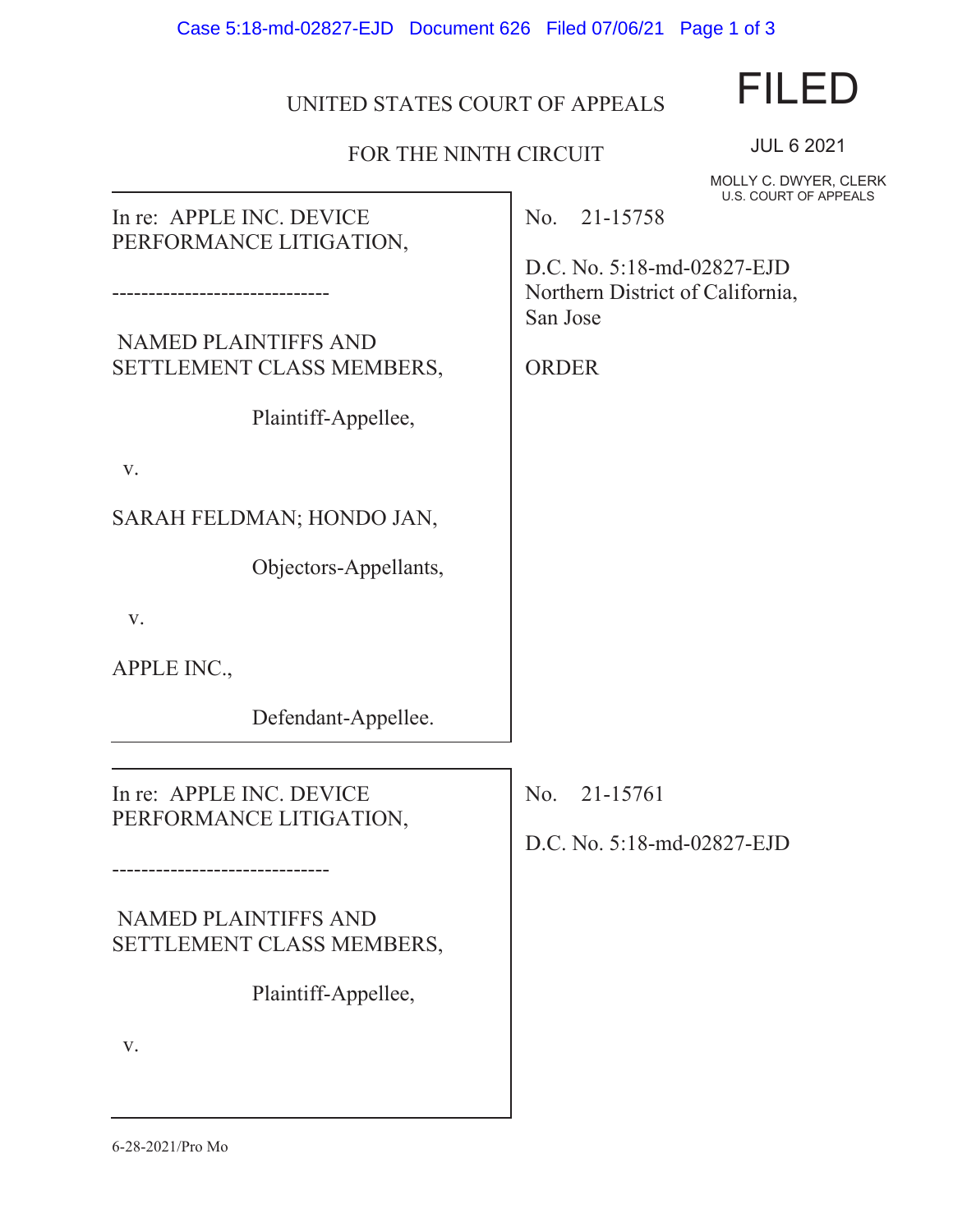| BEST COMPANIES, INC.,                                    |                                            |
|----------------------------------------------------------|--------------------------------------------|
| Objector-Appellant,                                      |                                            |
| V.                                                       |                                            |
| APPLE INC.,                                              |                                            |
| Defendant-Appellee.                                      |                                            |
| In re: APPLE INC. DEVICE<br>PERFORMANCE LITIGATION,      | No. 21-15762<br>D.C. No. 5:18-md-02827-EJD |
| <b>NAMED PLAINTIFFS AND</b><br>SETTLEMENT CLASS MEMBERS, |                                            |
| Plaintiff-Appellee,                                      |                                            |
| V.                                                       |                                            |
| DEBORAH PANTONI,                                         |                                            |
| Objector-Appellant,                                      |                                            |
| V.                                                       |                                            |
| APPLE INC.,                                              |                                            |
| Defendant-Appellee.                                      |                                            |
| In re: APPLE INC. DEVICE<br>PERFORMANCE LITIGATION,      | No. 21-15763<br>D.C. No. 5:18-md-02827-EJD |